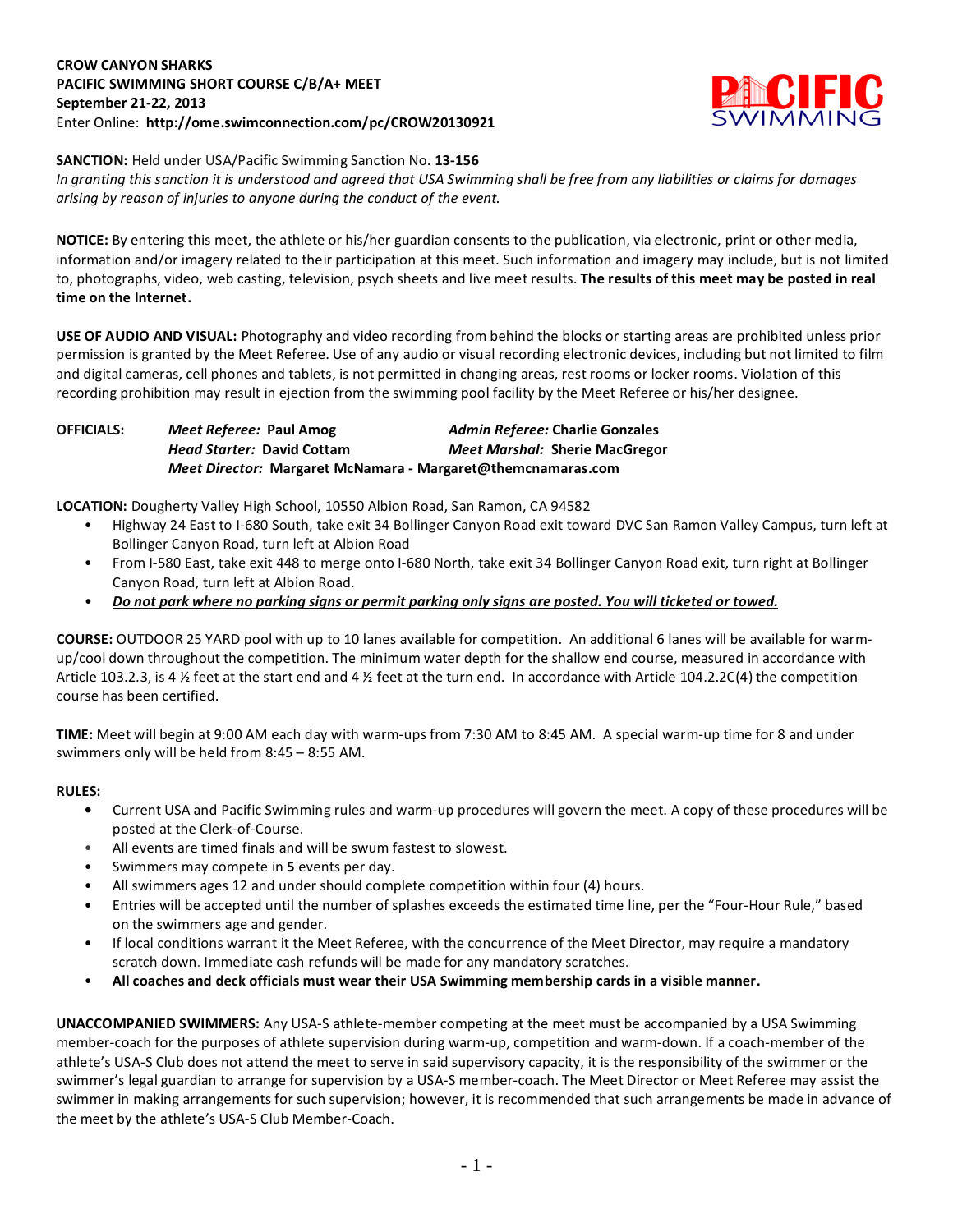**RACING STARTS:** Swimmers must be certified by a USA-S member-coach as being proficient in performing a racing start, or must start the race in the water. It is the responsibility of the swimmer or the swimmer's legal guardian to ensure compliance with this requirement.

# **RESTRICTIONS:**

- Smoking and the use of other tobacco products is prohibited on the pool deck, in the locker rooms, in spectator seating, on standing areas and in all areas used by swimmers, during the meet and during warm-up periods.
- Sale and use of alcoholic beverages is prohibited in all areas of the meet venue.
- No glass containers are allowed in the meet venue.
- No propane heater is permitted except for snack bar/meet operations.
- All shelters/canopies must be outside the pool area in the high school quad area. This area is not secured or patrolled at night. All personal belongings left at night are at the risk of the swimmers and their families.
- Except where venue facilities require otherwise, changing into or out of swimsuits other than in locker rooms or other designated areas is not appropriate and is strongly discouraged.

# **ELIGIBILITY:**

- Swimmers must be current members of USA-S and enter their name and registration number on the meet entry card as they are shown on their Registration Card. If this is not done, it may be difficult to match the swimmer with the registration and times database. The meet host will check all swimmer registrations against the SWIMS database and if not found to be registered, the Meet Director shall accept the registration at the meet (a \$10 surcharge will be added to the regular registration fee). Duplicate registrations will be refunded by mail.
- Swimmers in the "A" Division must have met at least the listed "PC-A" time standard. Swimmers in the "B" Division must have met at least the listed "PC-B" time standard. All entry times slower than the listed "PC-B" time standard will be in the "C" Division.
- Entries with **"**NO TIME" will be rejected.
- Entry times submitted for this meet will be checked against a computer database and may be changed in accordance with Pacific Swimming Entry Time Verification Procedures.
- Disabled swimmers are welcome to attend this meet and should contact the Meet Director or Meet Referee regarding any special accommodations on entry times and seeding per Pacific Swimming policy.
- Swimmers 19 years of age and over may compete in the meet for time only, no awards. Such swimmers must have met standards for the 17-18 age group.
- The swimmer's age will be the age of the swimmer on the first day of the meet.

**ENTRY FEES:** \$2.75 per event plus an \$8.00 participation fee per swimmer. Relays will be \$9.00 for each entered relay. Entries will be rejected if payment is not sent at time of request.

**ENTRY PRIORITY:** Meet entries will not be accepted any earlier than August 17, 2013*.* Entries from members of "year round" Zone 2 teams in "good standing" postmarked or entered online by 11:59 p.m. on August 24, 2013 will be given 1<sup>st</sup> priority acceptance. Entries from members of all Zone 2 teams in "good standing" (year round and seasonal) postmarked or entered online between 12:00 am August 24, 2013 and 11:59 pm August 31, 2013 will be given 2<sup>nd</sup> priority acceptance. All entries from Zone 2, all other Pacific LSC Zones and other LSC's, either postmarked, entered online, or hand delivered by the entry deadline will be considered in the order that they are received.

**ONLINE ENTRIES:** To enter online go to **http://ome.swimconnection.com/pc/CROW20130921** to receive an immediate entry confirmation. This method requires payment by credit card. Swim Connection LLC charges a processing fee for this service, equal to \$1 per swimmer plus 5% of the total Entry Fees. Please note that the processing fee is a separate fee from the Entry Fees. If you do not wish to pay the processing fee, enter the meet using a mail entry. **Entering online is a convenience, is completely voluntary, and is in no way required or expected of a swimmer by Pacific Swimming.** Online entries will be accepted through Wednesday, September 11, 2013.

**MAILED OR HAND DELIVERED ENTRIES**: Entries must be on the attached consolidated entry form. Forms must be filled out completely and printed clearly with swimmers best time. Entries must be postmarked by midnight, Monday, September 9, 2013 or hand delivered by 6:30 p.m. Wednesday, September 11, 2013. No late entries will be accepted. No refunds will be made, except mandatory scratch downs. Requests for confirmation of receipt of entries should include a self-addressed envelope.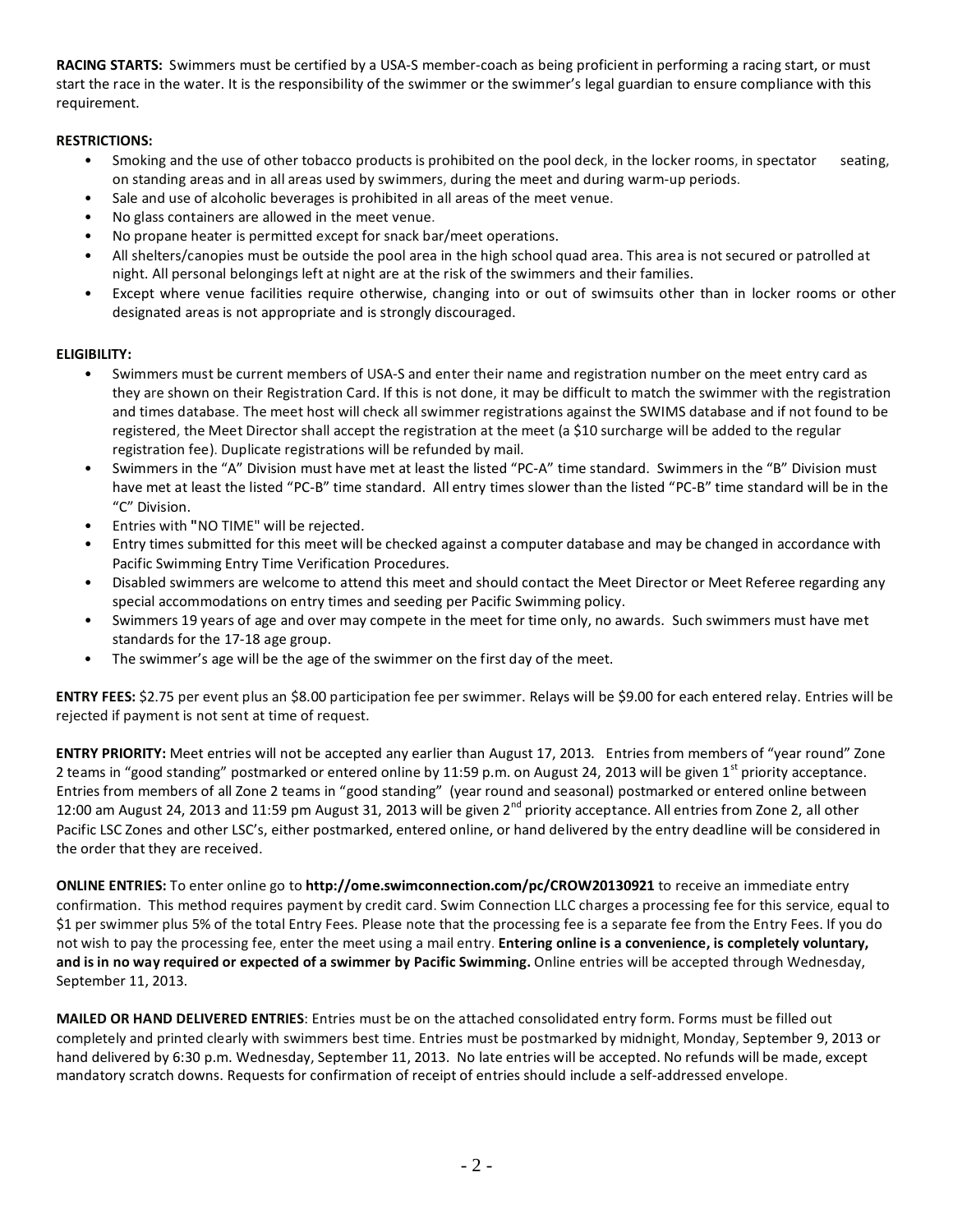### **Make check payable to**: **Shark's Swimming Mail and Hand deliver entries to**: **Margaret McNamara 3120 Gibbons Drive**

**Alameda, CA 94501**

**\* RELAYS:** The mixed relays are not recognized by USA-Swimming and will not be awarded. Relay entries will be deck entered by coaches on the day of the meet using pink and blue cards. The Referee will set the deadline for the relay entries and announce it at the Coaches meeting. Relays may be "mixed" gender and may be composed of any female/male combination. There must be 1 swimmer from each of the age groups on the team. Age groups: 8&U, 9-10, 11-12, 13-18

**CHECK-IN:** The meet will be deck seeded. Swimmers must check-in at the Clerk-of-Course. Close of check-in for all individual events shall be no more than 60 minutes before the estimated time of the start of the first heat of the event. No event shall be closed more than 30 minutes before the scheduled start of the session. Swimmers who do not check in will not be seeded and will not be allowed to compete in that event.

**SCRATCHES:** Any swimmers not reporting for or competing in an individual timed final event shall not be penalized. Swimmers who must withdraw from an event after it is seeded are requested to inform the referee immediately.

**AWARDS:** The first 8 places will be awarded to "C", "B" and "A" swimmers in 8&UN, 9-10, 11-12, 13-14 and 15-18 age groups. All "C" and "B" swimmers achieving a new "PC-A" time will be awarded a standard "A" medal, regardless of place achieved in the event. No awards for swimmers age 19 and older. **Note: Individual awards must be picked up at the meet. The awards will not be mailed out or distributed after the meet.**

**ADMISSION:** Free. A two-day program will be available for \$4.00

**REFRESHMENTS:** A snack bar will be available throughout the competition. Coaches and working deck officials will be provided lunch. Hospitality will serve refreshments to timers during their shift.

**MISCELLANEOUS:** No overnight parking is allowed. Facilities will not be provided after meet hours.

**MINIMUM OFFICIALS RULE:** The Meet Referee shall conduct an inventory of Officials and shall compare the number of swimmers entered against the number of Officials that worked representing each team per day of the meet. Those teams who have not provided sufficient Officials in a day of the meet, in accordance with the table below, will be fined \$100 per missing Official per day.

| Club swimmers entered in session | Trained and carded officials requested |
|----------------------------------|----------------------------------------|
| $1 - 10$                         |                                        |
| $11 - 25$                        |                                        |
| 26-50                            |                                        |
| 51-75                            |                                        |
| 76-100                           |                                        |
| Every 20 swimmers over 100       |                                        |

| <b>SATURDAY</b>                                       |            |            |            | <b>SUNDAY</b>                                   |           |           |            |  |
|-------------------------------------------------------|------------|------------|------------|-------------------------------------------------|-----------|-----------|------------|--|
| 8 & UN                                                | $9 - 10$   | $11 - 12$  | $13 - 18$  | 8 & UN                                          | $9 - 10$  | $11 - 12$ | 13-18      |  |
| 100 Free                                              | 100 Free   | 200 Free   | 200 Free   | 100 IM                                          | 100 IM    | 200 IM    | 200 IM     |  |
| 25 Fly                                                | 50 Fly     | 50 Fly     | 200 Fly    | 50 Fly                                          | 100 Fly   | 100 Fly   | 100 Fly    |  |
| 50 Breast                                             | 100 Breast | 100 Breast | 100 Breast | 25 Breast                                       | 50 Breast | 50 Breast | 200 Breast |  |
| 50 Free                                               | 50 Free    | 50 Free    | 50 Free    | 25 Free                                         | 200 Free  | 100 Free  | 100 Free   |  |
| 50 Back                                               | 100 Back   | 100 Back   | 100 Back   | 25 Back                                         | 50 Back   | 50 Back   | 200 Back   |  |
| Mixed 200 Free Relay (1 swimmer from each age group)* |            |            |            | Mixed 200 Medley Relay (1 swimmer from each age |           |           |            |  |
|                                                       |            |            |            | $group)*$                                       |           |           |            |  |

### **EVENT SUMMARY**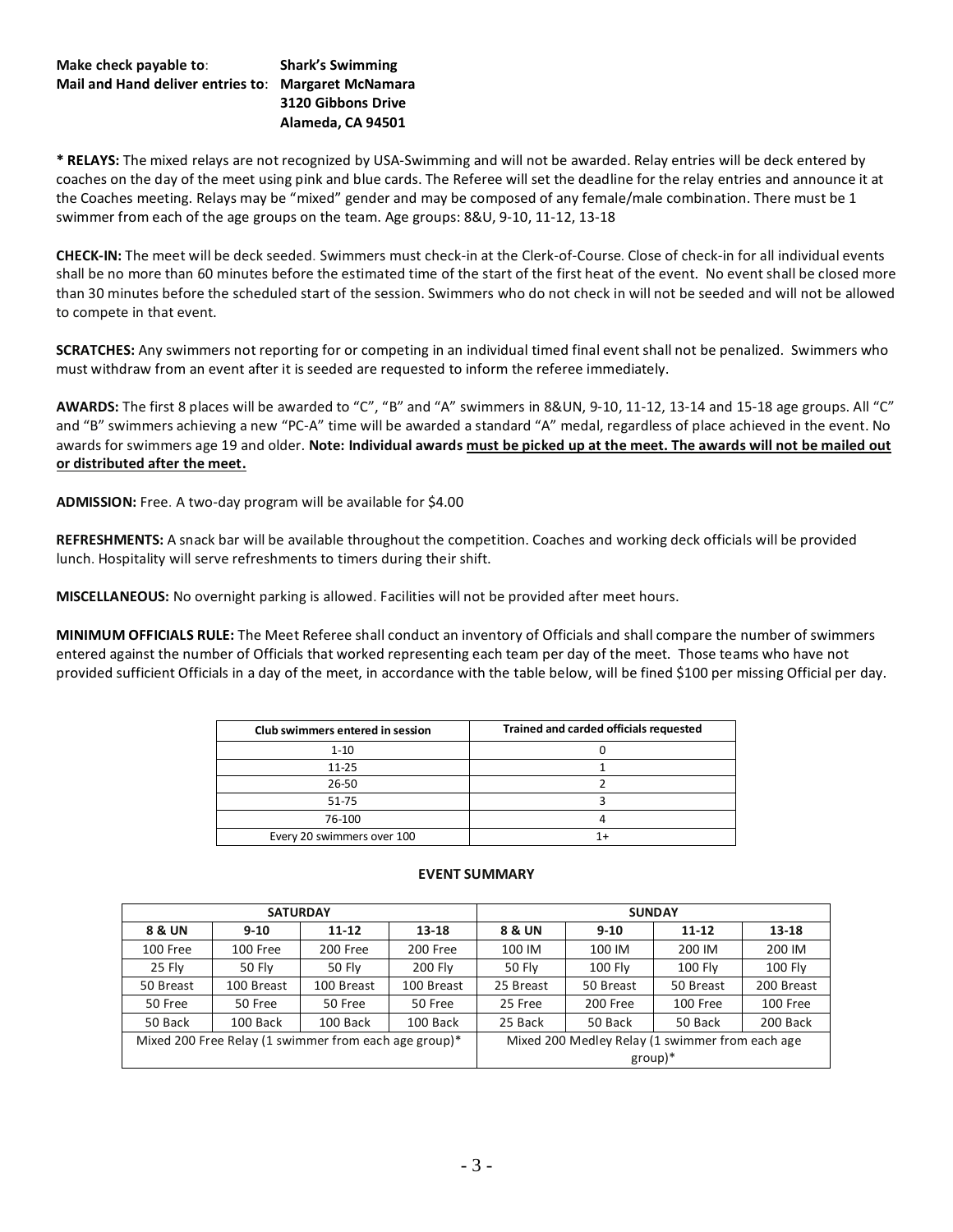| Saturday, September 21, 2013 |                                                      |                              |                        | Sunday, September 22, 2013                          |                    |
|------------------------------|------------------------------------------------------|------------------------------|------------------------|-----------------------------------------------------|--------------------|
| Girls<br><b>EVENT#</b>       | <b>EVENT</b>                                         | <b>Boys</b><br><b>EVENT#</b> | Girls<br><b>EVENT#</b> | <b>EVENT</b>                                        | Boy<br><b>EVEN</b> |
| $\mathbf{1}$                 | 13-18 200 Free                                       | $\overline{2}$               | 41                     | 13-18 200 IM                                        | 42                 |
| $\overline{3}$               | 11-12 200 Free                                       | $\overline{4}$               | 43                     | 11-12 200 IM                                        | 44                 |
| 5                            | 9-10 100 Free                                        | 6                            | 45                     | 9-10 100 IM                                         | 46                 |
| $\overline{7}$               | 8&U 100 Free                                         | 8                            | 47                     | 8&U 100 IM                                          | 48                 |
| 9                            | 13-18 200 Fly                                        | 10                           | 49                     | 13-18 100 FLY                                       | 50                 |
| 11                           | 11-12 50 Fly                                         | 12                           | 51                     | 11-12 100 FLY                                       | 52                 |
| 13                           | 9-10 50 Fly                                          | 14                           | 53                     | 9-10 100 FLY                                        | 54                 |
| 15                           | 8&U 25 Fly                                           | 16                           | 55                     | 8&U 50 FLY                                          | 56                 |
| 17                           | 13-18 100 Breast                                     | 18                           | 57                     | 13-18 200 BREAST                                    | 58                 |
| 19                           | 11-12 100 Breast                                     | 20                           | 59                     | 11-12 50 BREAST                                     | 60                 |
| 21                           | 9-10 100 Breast                                      | 22                           | 61                     | 9-10 50 BREAST                                      | 62                 |
| 23                           | 8&U 50 Breast                                        | 24                           | 63                     | 8&U 25 BREAST                                       | 64                 |
| 25                           | 13-18 50 Free                                        | 26                           | 65                     | 13-18 100 FREE                                      | 66                 |
| 27                           | 11-12 50 Free                                        | 28                           | 67                     | 11-12 100 FREE                                      | 68                 |
| 29                           | 9-10 50 Free                                         | 30                           | 69                     | 9-10 200 FREE                                       | 70                 |
| 31                           | 8&U 50 Free                                          | 32                           | 71                     | 8&U 25 FREE                                         | 72                 |
| 33                           | 13-18 100 Back                                       | 34                           | 73                     | 13-18 200 BACK                                      | 74                 |
| 35                           | 11-12 100 Back                                       | 36                           | 75                     | 11-12 50 BACK                                       | 76                 |
| 37                           | 9-10 100 Back                                        | 38                           | 77                     | 9-10 50 BACK                                        | 78                 |
| 39                           | 8&U 50 Back                                          | 40                           | 79                     | <b>8&amp;U 25 BACK</b>                              | 80                 |
|                              | Mixed 200 Free Relay (1 swimmer from each age group) |                              |                        | Mixed 200 Medley Relay (1 swimmer from each age gro |                    |

|                                                      | Saturday, September 21, 2013 |                              |
|------------------------------------------------------|------------------------------|------------------------------|
| Girls<br>EVENT#                                      | <b>EVENT</b>                 | <b>Boys</b><br><b>EVENT#</b> |
| $\mathbf{1}$                                         | 13-18 200 Free               | $\overline{2}$               |
| $\overline{3}$                                       | 11-12 200 Free               | 4                            |
| 5                                                    | 9-10 100 Free                | 6                            |
| $7^{\circ}$                                          | 8&U 100 Free                 | 8                            |
| 9                                                    | 13-18 200 Fly                | 10                           |
| 11                                                   | 11-12 50 Fly                 | 12                           |
| 13                                                   | 9-10 50 Fly                  | 14                           |
| 15                                                   | 8&U 25 Fly                   | 16                           |
| 17                                                   | 13-18 100 Breast             | 18                           |
| 19                                                   | 11-12 100 Breast             | 20                           |
| 21                                                   | 9-10 100 Breast              | 22                           |
| 23                                                   | 8&U 50 Breast                | 24                           |
| 25                                                   | 13-18 50 Free                | 26                           |
| 27                                                   | 11-12 50 Free                | 28                           |
| 29                                                   | 9-10 50 Free                 | 30                           |
| 31                                                   | 8&U 50 Free                  | 32                           |
| 33                                                   | 13-18 100 Back               | 34                           |
| 35                                                   | 11-12 100 Back               | 36                           |
| 37                                                   | 9-10 100 Back                | 38                           |
| 39                                                   | 8&U 50 Back                  | 40                           |
| Mixed 200 Free Relay (1 swimmer from each age group) |                              |                              |

Use the following URL to find the time standards:<http://www.pacswim.org/swim-meet-times/standards>